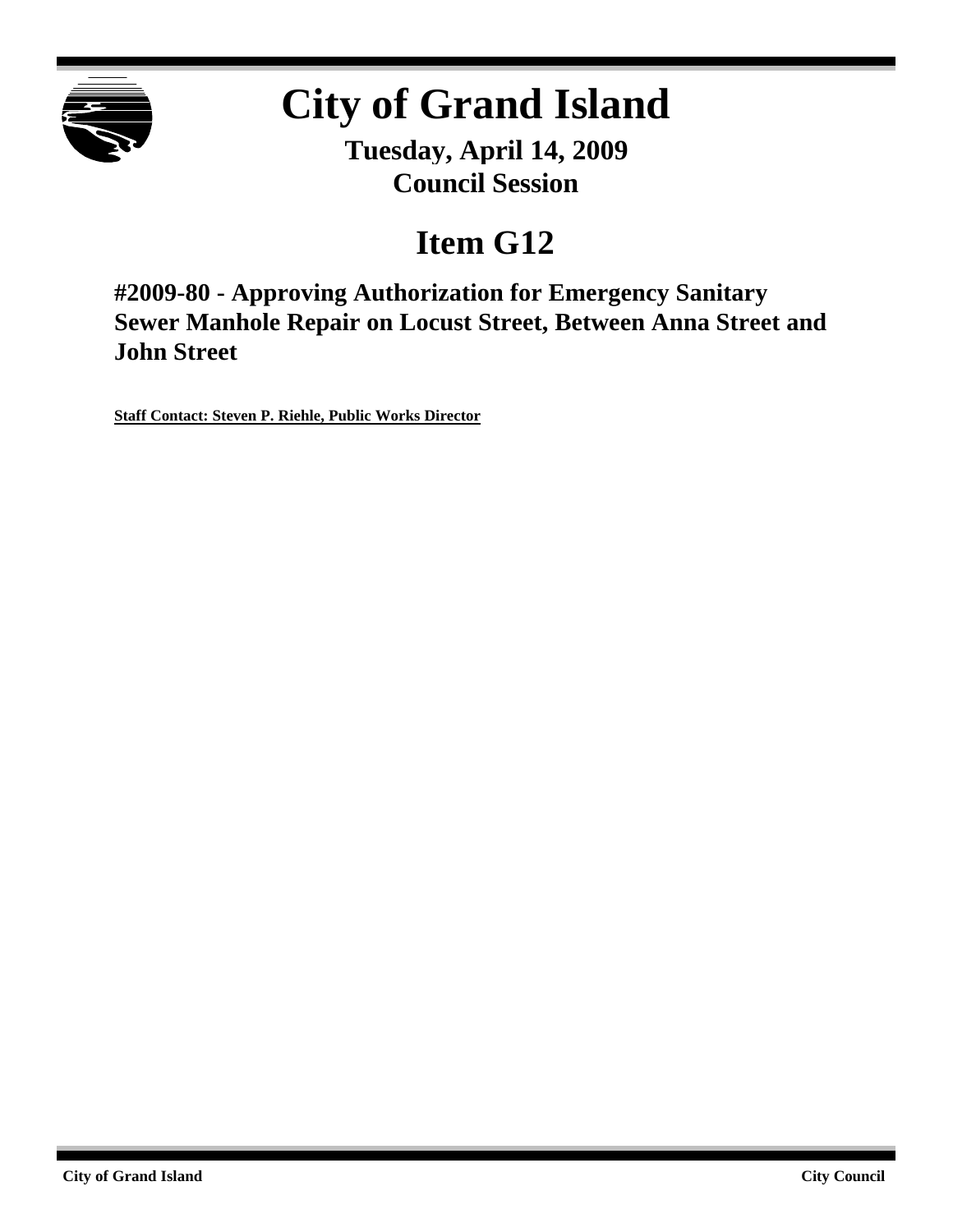### **Council Agenda Memo**

| <b>From:</b>    | Steven P. Riehle, Public Works Director                                                                                         |  |
|-----------------|---------------------------------------------------------------------------------------------------------------------------------|--|
| <b>Meeting:</b> | April 14, 2009                                                                                                                  |  |
| Subject:        | Approving Authorization for Emergency Sanitary Sewer<br>Manhole Repair on Locust Street, Between Anna Street<br>and John Street |  |
| Item $\#$ 's:   | $G-12$                                                                                                                          |  |
| $Presenter(s):$ | Steven P. Riehle, Public Works Director                                                                                         |  |

#### **Background**

Due to a collapsing mahole in the median on Locust Street, between Anna Street and John Street emergency sanitary sewer repairs are needed.

#### **Discussion**

The Diamond Engineering Company of Grand Island, Nebraska was hired by means of a purchase order in the amount of \$30,000 to effect the necessary repairs. Contact was made with two other contractors, Starostka Group and O'Hara Plumbing. Starostka Group's bid was \$39,398.83 and O'Hara Plumbing would not be available and is not interested unless Locust Street was closed for the repair.

The Diamond Engineering Company will be paid based on time and materials actually incorporated into the repair work, with a maximum of \$30,000.00. We are requesting permission to use the emergency procurement procedures as outlined in Section 27-13 of the City Code.

### **Alternatives**

It appears that the Council has the following alternatives concerning the issue at hand. The Council may:

- 1. Move to approve
- 2. Refer the issue to a Committee
- 3. Postpone the issue to future date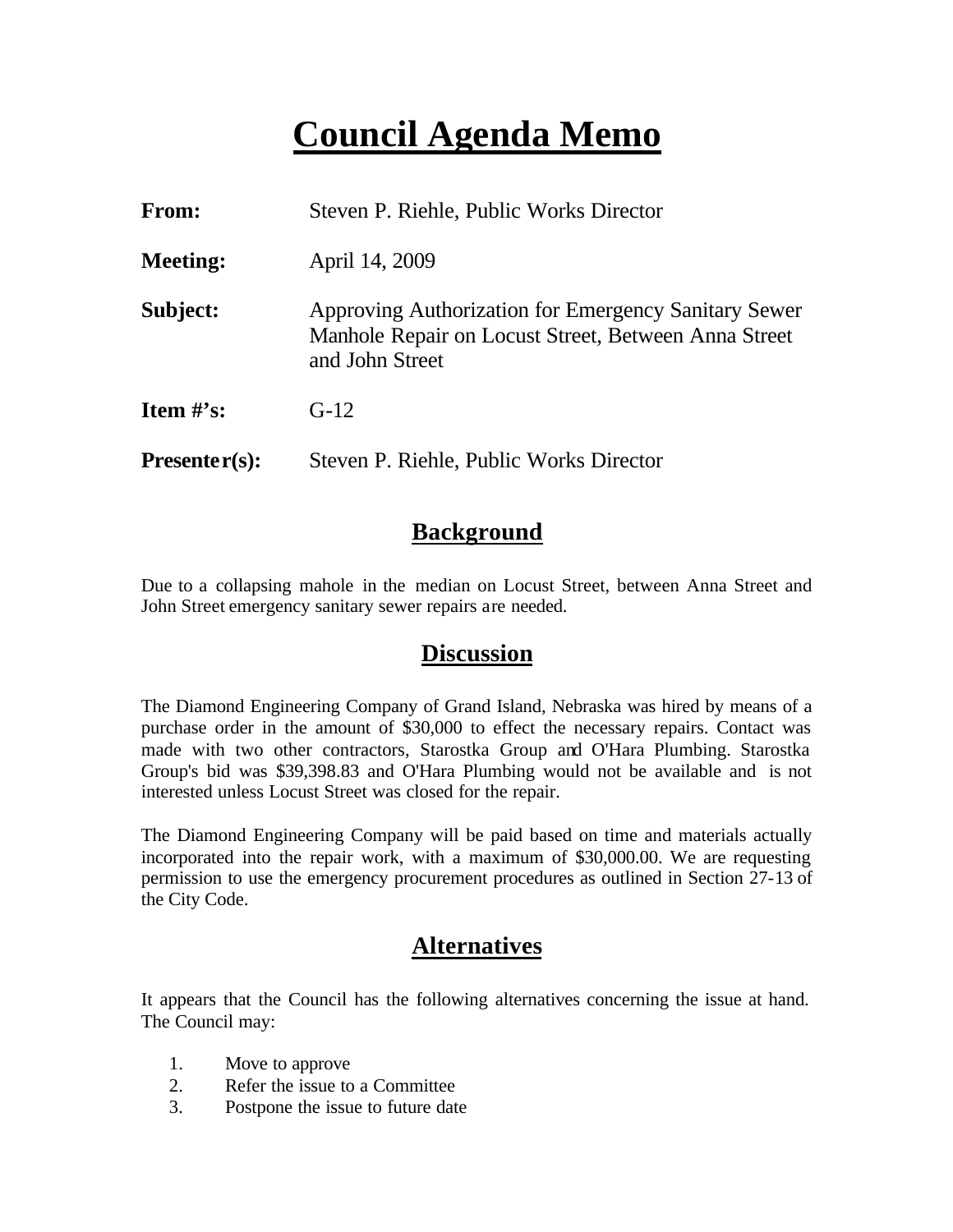4. Take no action on the issue

### **Recommendation**

City Administration recommends that the Council approve usage of the City's Emergency Procurement Procedures and pass a resolution authorizing The Diamond Engineering Company to perform the repairs.

#### **Sample Motion**

Move to approve the use of the City's Emergency Procurement Procedures and authorize The Diamond Engineering Company to perform the repairs.